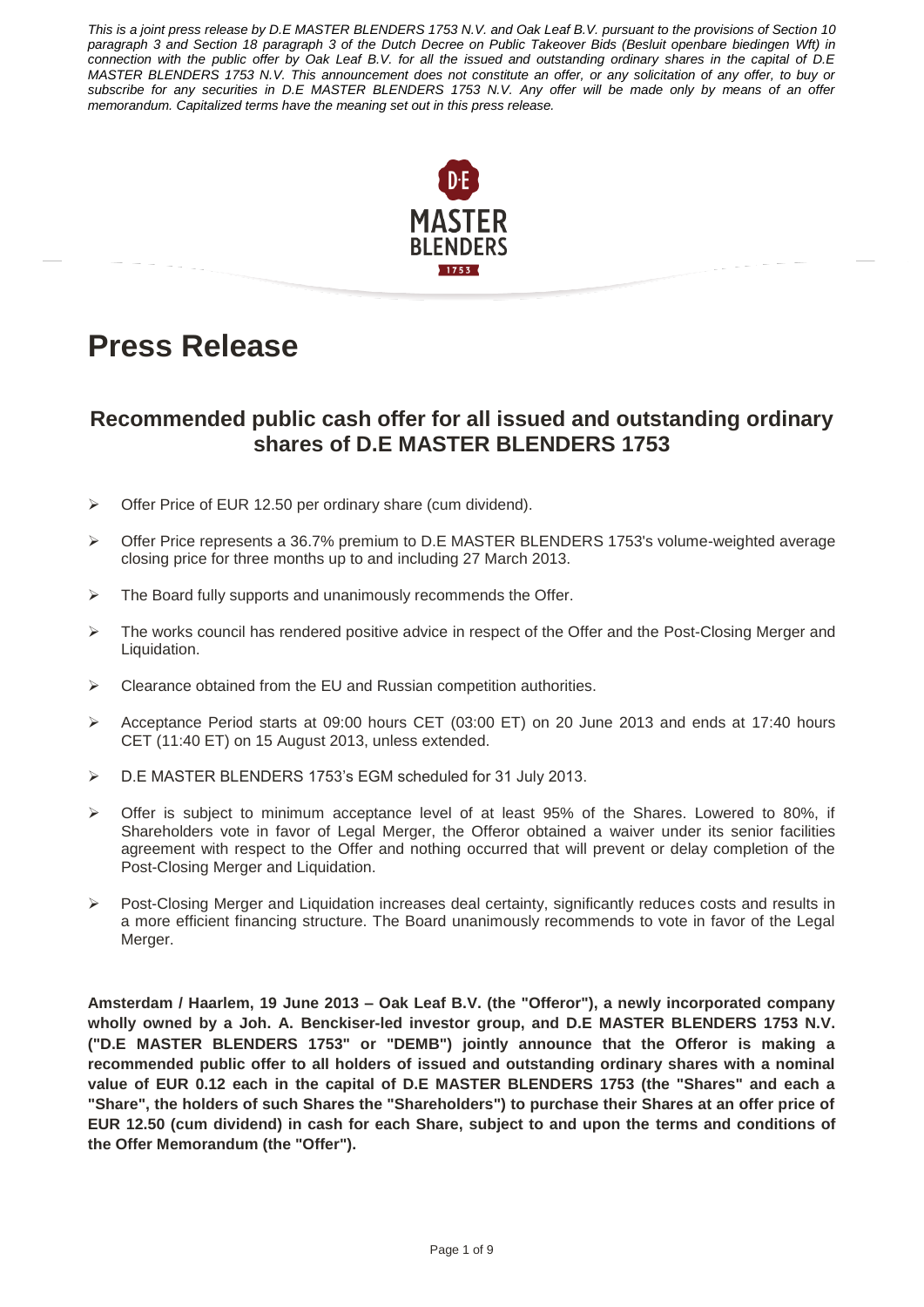

#### **Offer Memorandum and Schedule TO**

The Offeror is making the Offer subject to and upon the terms and conditions of the offer memorandum dated 19 June 2013 (the "**Offer Memorandum**"). Digital copies of the Offer Memorandum are available on the website of DEMB [\(www.demasterblenders1753.com\)](http://www.demasterblenders1753.com/). Copies of the Offer Memorandum are also available at request, free of charge, at the offices of DEMB and the Exchange Agent (Rabobank International).

The Offeror filed with the U.S. Securities and Exchange Commission (the "**SEC**") a Tender Offer Statement on Schedule TO, of which the Offer Memorandum forms a part, and exhibits thereto. The Offer Memorandum and the Position Statement will be available at no charge at the SEC's website [\(www.sec.gov\)](http://www.sec.gov/).

#### **The Offer**

The Offer values 100% of the Shares at approximately EUR 7.5 billion (on a fully diluted basis). The Offer Price represents a 36.7% premium to D.E MASTER BLENDERS 1753's volume-weighted average closing price for three months up to and including 27 March 2013.

Shareholders tendering their Shares under the Offer will be paid on the terms and subject to the conditions and restrictions contained in the Offer Memorandum in consideration for each Share validly tendered, or defectively tendered, provided that such defect has been waived by the Offeror, and transferred (*geleverd*) an amount in cash of EUR 12.50 (twelve euro and fifty euro cents) cum dividend (the "**Offer Price**").

In the event any dividend or other distribution on the Shares (each, a "**Distribution**") is declared by DEMB prior to Settlement, the Offer Price will be decreased by the full amount of any such Distribution in respect of each Share (before any applicable withholding tax).

The Offeror has already confirmed to have certain funds in the press release dated 12 April 2013.

#### **Committed Shares**

Acorn Holdings, an indirect 100% shareholder of the Offeror, holds 89,532,998 Shares, representing approximately 15.05% of the Shares. Acorn Holdings has irrevocably undertaken to transfer all Shares held by it to the Offeror under the terms and conditions of the Offer Memorandum.

DEMB will ensure that individual Board members holding Shares shall tender under the Offer all of their Shares, unless the Recommendation has been changed or revoked.

#### **Works council advice**

The works council of Koninklijke Douwe Egberts B.V. ("**KDE**") has rendered positive advice in respect of (i) the support, recommendation and execution by the Board of the Offer and (ii) the financing of the Offer and (iii) the support, recommendation and execution by the Board of the Post-Closing Merger and Liquidation (as defined below) as well as any action required for the implementation of (i), (ii) and (iii).

#### **Recommendation by the Board**

The board of directors of DEMB (the "**Board**") fully supports and unanimously recommends the Offer (the "**Recommendation**") and to vote in favor of the proposed Legal Merger (as defined below) at the EGM (the "**Merger Resolution**").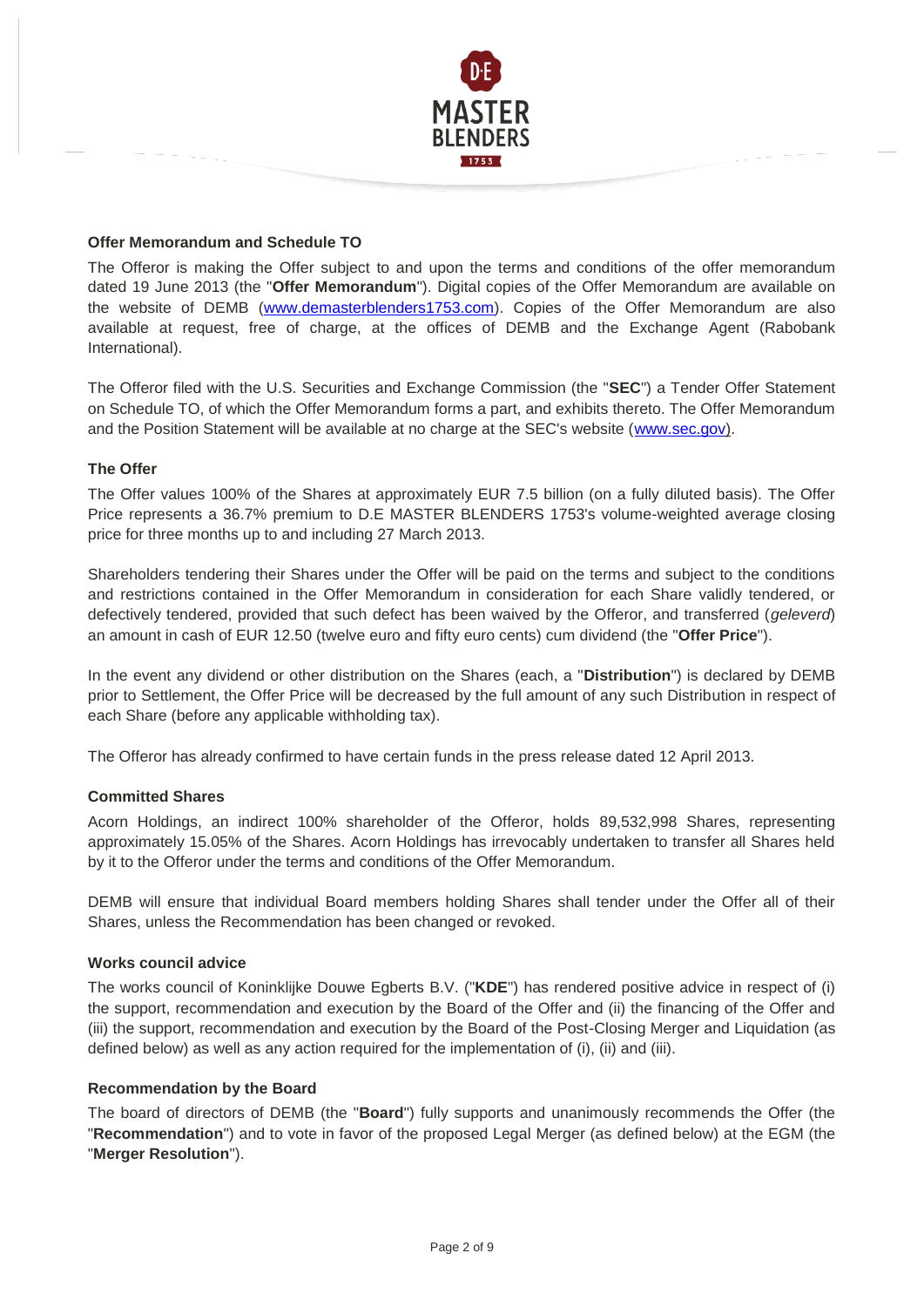

#### **Merger clearance filings**

The Offeror has obtained regulatory clearance from the European Commission and the Federal Antimonopoly Service of Russia in connection with the Offer.

#### **Extraordinary general meeting of DEMB**

At 14:00 hours CET on 31 July 2013, an extraordinary general meeting of Shareholders (the "**EGM**") will be convened at Beurs van Berlage located at Damrak 243, 1012 ZJ Amsterdam, the Netherlands.

At the EGM, the Offer, among other matters, will be discussed in accordance with the Netherlands Decree on Public Takeover Bids (*Besluit openbare biedingen Wft*, the "**Decree**"). In connection with the Offer, the Shareholders are being asked to adopt resolutions to amend (i) the articles of association of DEMB to implement certain changes to the corporate governance structure of DEMB and (ii) the composition of the Board. At the EGM, the Post-Closing Merger and Liquidation (as defined below) will also be discussed and the Shareholders are being asked to vote in favor of the Merger Resolution.

A position statement providing further information to the Shareholders as required pursuant to section 18 of the Decree published by the Board dated 19 June 2013 (the "**Position Statement**"), the agenda of the EGM and the explanatory notes thereto, and other relevant information are available on the website of DEMB [\(www.demasterblenders1753.com\)](http://www.demasterblenders1753.com/). The solicitation/recommendation statement on Schedule 14D-9 filed by DEMB with the SEC (the "**Schedule 14D-9**"), of which the Position Statement forms a part, and the exhibits thereto will be made available at no charge at the SEC's website [\(www.sec.gov\)](http://www.sec.gov/).

#### **Acceptance Period**

The Acceptance Period begins at 9:00 hours CET (03:00 ET) on 20 June 2013 and ends at 17:40 hours CET (11:40 ET) on 15 August 2013, unless extended in accordance with section 15 of the Decree and the provisions of the Offer Memorandum (such date, the "**Acceptance Closing Date**" and, such period, the "**Acceptance Period**").

#### **Acceptance by Shareholders**

Holders of Shares which are held through an institution admitted to NYSE Euronext Amsterdam are requested to make their acceptance known via their bank or stockbroker no later than 17:40 hours CET (11:40 ET) on 15 August 2013, unless the Acceptance Period is extended.

Holders owning 6,250 or fewer Shares individually recorded in DEMB's shareholders' register, which are not held in a joint account, trust, corporation, LLC, partnership or other legal entity wishing to accept the Offer in respect of such shares and to tender and transfer (*leveren*) such Shares may follow the instructions and complete the tender process on the site www.cpu-us.com/demb or call Computershare Trust Company, N.A. toll-free at 800-214-7371 and follow the instructions provided and complete the tender process no later than 17:40 hours CET (11:40 hours ET) on 15 August 2013, unless the Acceptance Period is extended.

Holders of more than 6,250 Shares or accounts which are held as a joint account, trust, corporation, LLC, partnership or other legal entity recorded in DEMB's shareholders' register wishing to accept the Offer in respect of such Shares and to tender and transfer (*leveren*) such Shares must deliver a completed and signed tender form to Computershare Trust Company, N.A., prior to 17:40 hours CET (11:40 hours ET) on 15 August 2013, unless the Acceptance Period is extended. The tender form will be mailed together with the Offer Memorandum to holders of Shares individually recorded in DEMB's shareholders' register.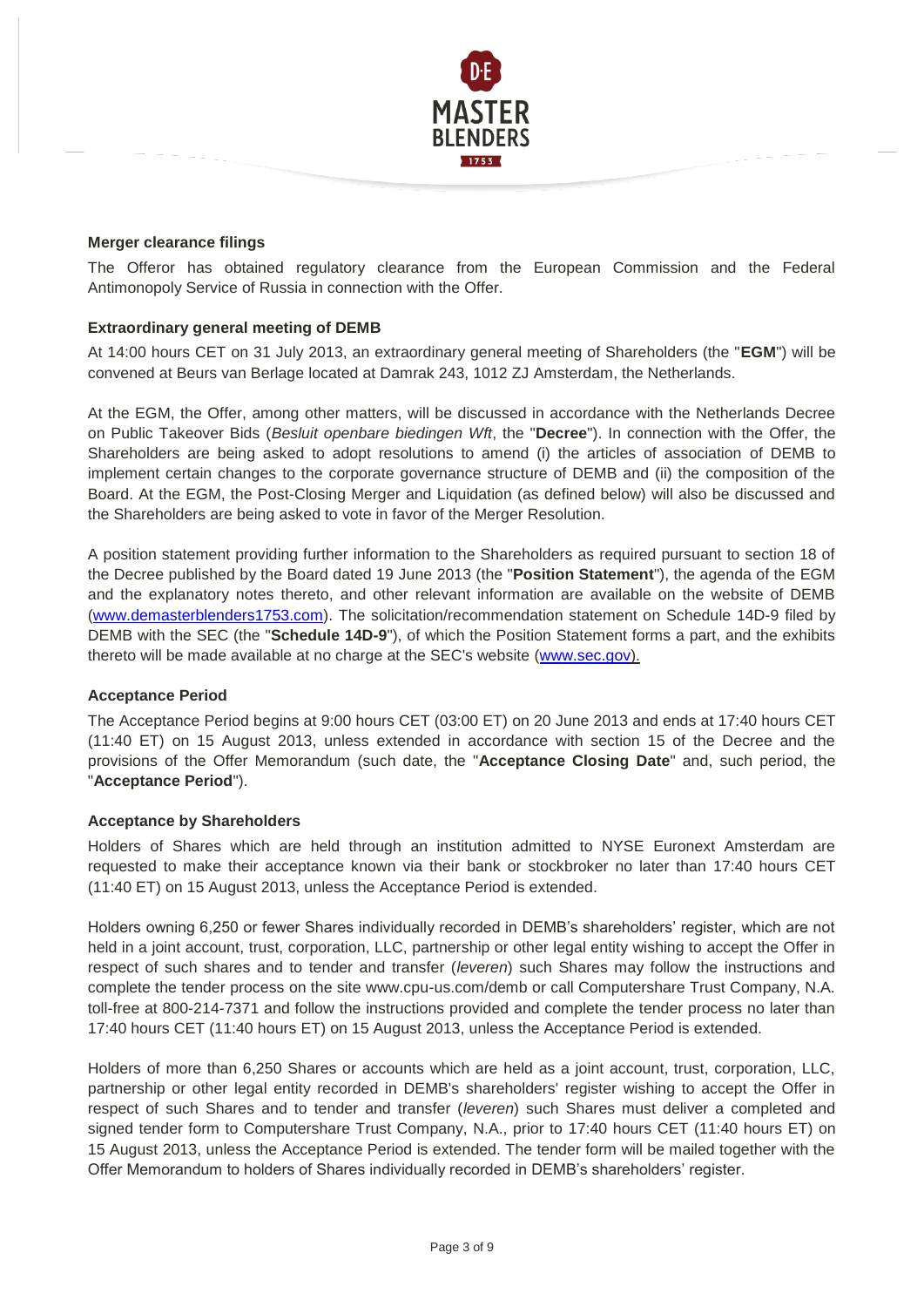

#### **USD Settlement Option**

Shareholders who accept the Offer and tender their Shares may at such time elect to receive the USD equivalent of the Offer Price at the conversion rate using the European Central Bank euro foreign exchange reference rate for a currency exchange commission.

#### **Extension**

The Offeror reserves the right to extend the Acceptance Period, for a minimum of two weeks and a maximum of ten weeks in accordance with the Decree. If the Acceptance Period is extended, the Offeror will make an announcement to that effect no later than on the third Dutch business day following the Acceptance Closing Date.

#### **Declaring the Offer unconditional**

The Offer is subject to the fulfillment or waiver of the conditions for the Offer, including (i) a minimum acceptance level of 95% of the Shares on a fully diluted basis (the "**Minimum Acceptance Condition**"), (ii) the EGM having adopted certain resolutions and (iii) no material adverse change having occurred.

The Offeror and DEMB have agreed that the Offeror will waive the Minimum Acceptance Condition, if (i) the Shareholders have voted in favor of the Merger Resolution at the EGM and such resolution is in full force and effect, (ii) there is a minimum acceptance of 80% of the Shares at the end of the Acceptance Period, (iii) the Offeror has obtained a waiver under the senior facilities agreement with respect to the Offer (the "**SFA**") in accordance with the provisions of the SFA to waive the Minimum Acceptance Condition without any change to the terms or conditions of the SFA and without supplemental terms or conditions (other than such waiver) and (iv) nothing shall have occurred that will prevent or delay, or is reasonably expected to prevent or delay in any material respect, the completion of the Post-Closing Merger and Liquidation in accordance with its contemplated terms, which shall for the avoidance of doubt include that the merger proposal with respect to the Legal Merger (as defined below) (the "**Merger Proposal**") shall not have been withdrawn, and no non-frivolous claim or non-frivolous objection based on law or contract is made that will materially adversely affect or is reasonably likely to materially adversely affect the implementation of the Post-Closing Merger and Liquidation in accordance with its contemplated terms (including the transfer of all assets and liabilities of DEMB to Oak Sub B.V. ("**Oak Sub**")).

No later than on the third Dutch business day following the Acceptance Closing Date, the Offeror will determine whether the conditions for the Offer have been fulfilled or are to be waived. In addition, the Offeror will announce on such date, in accordance with section 16 paragraph 1 of the Decree, whether (i) the Offer has been declared unconditional, (ii) the Offer will be extended in accordance with section 15 of the Decree or (iii) the Offer is terminated as a result of the conditions for the Offer not having been fulfilled or waived.

#### **Settlement**

In the event that the Offeror announces that the Offer is declared unconditional, Shareholders who have validly tendered, or defectively tendered, provided that such defect has been waived by the Offeror, and transferred (*geleverd*) their Shares for acceptance pursuant to the Offer prior to or on the Acceptance Closing Date (each of these Shares, a "**Tendered Share**") will receive the Offer Price in respect of each Tendered Share, and the Offeror shall accept the transfer of and acquire each Tendered Share, promptly, but in any event within three Dutch business days following the Unconditional Date (the "**Settlement**" and the day on which such settlement occurs the "**Settlement Date**").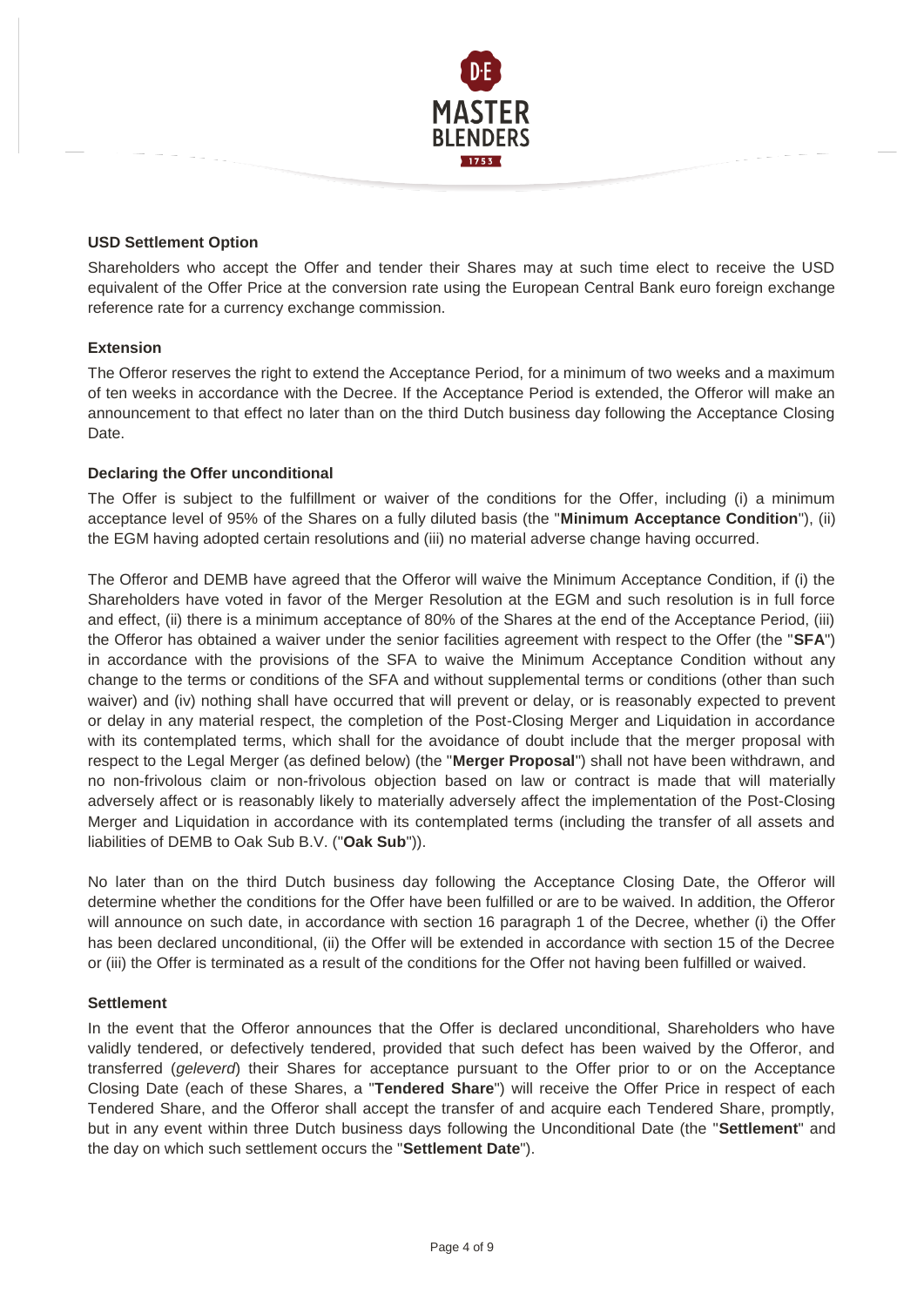

#### **Post-closing acceptance period**

In the event that the Offeror announces that the Offer is declared unconditional, the Offeror will, in accordance with section 17 of the Decree, within three Dutch business days after declaring the Offer unconditional, publicly announce a post-closing acceptance period (*na-aanmeldingstermijn*) and a subsequent offering period, in accordance with Rule 14d-11 under the Exchange Act, of at least five Dutch business days to enable Shareholders who did not tender their Shares during the Acceptance Period to tender their Shares under the same terms and conditions as the Offer.

#### **Post-Closing Merger and Liquidation**

- *Post-Closing Merger and Liquidation may only be implemented after the post-closing acceptance period and hence after the Offeror has declared the Offer unconditional.*
- *Post-Closing Merger and Liquidation not implemented if acceptance level is equal to or exceeds 95%.*
- *Legal Merger (part of Post-Closing Merger and Liquidation) is proposal of the Board to general meeting of shareholders of DEMB.*
- *General meeting of shareholders of DEMB decides upon Legal Merger.*
- *Legal Merger must be proposed at this stage to increase the likelihood of the Offer being declared unconditional (e.g. Offeror waiving the 95% acceptance level condition).*
- The Board is of the genuine opinion that it is its fiduciary duty to propose the Legal Merger to the *Shareholders as it allows the possibility of a cash exit under the Offer if the vast majority of Shareholders so desires.*
- *Minority Shareholders are offered a cash exit equal to the Offer Price, without interest and subject to withholding taxes and other taxes.*
- *The works council of KDE has rendered a positive advice on the Post-Closing Merger and Liquidation as they see the merits of the Offer being successfully consummated.*
- *Full transparency to the Shareholders is important to the Board, hence the detailed information in the Offer Memorandum, the Position Statement and the documentation on the Post-Closing Merger and Liquidation.*
- *The Post-Closing Merger and Liquidation will lead to minimal disruption of DEMB's business and operations.*

As further described in the Offer Memorandum, the Offeror and DEMB have agreed in principle to certain arrangements to facilitate the Offeror acquiring 100% of the shares of a legal successor of DEMB and full ownership of DEMB's business (the "**Post-Closing Merger and Liquidation**") as soon as practically possible after completion of the Offer and upon the fulfillment of certain conditions.

In summary, the Post-Closing Merger and Liquidation consists of the following transaction steps:

 Pursuant to the Board's merger proposal DEMB will merge and disappear into Oak Sub, an indirect wholly owned non-listed subsidiary of the Offeror. As part of this merger, the non-tendering Shareholders will receive shares in the capital of New Oak B.V. ("**New Oak**"), a direct wholly owned non-listed subsidiary of the Offeror and the sole shareholder of Oak Sub, on a share-for-share basis (the "**Legal Merger**"). As a consequence, DEMB will be delisted from NYSE Euronext Amsterdam.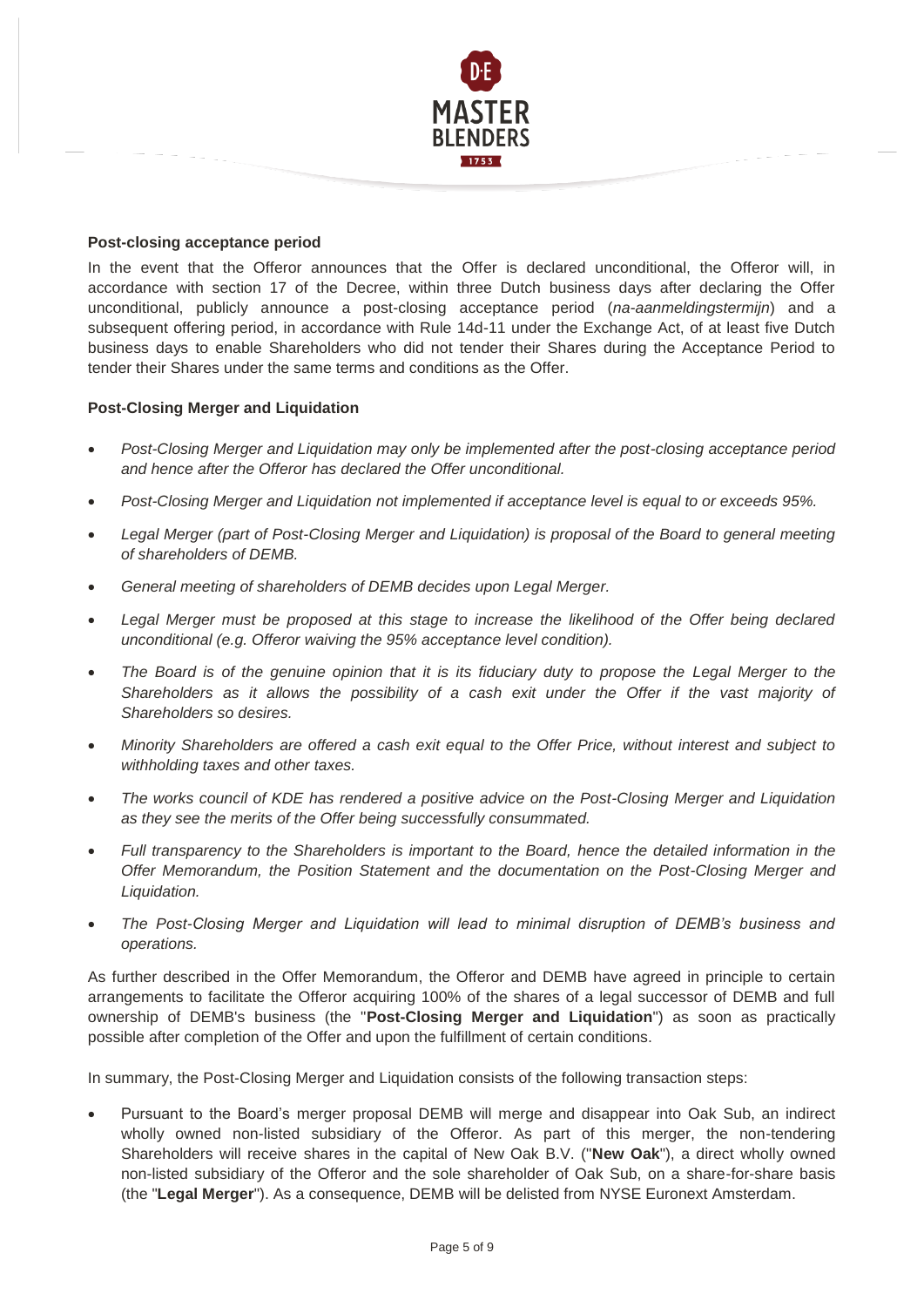

- New Oak will sell and transfer the shares in Oak Sub to the Offeror against payment of the Offer Price multiplied by the total number of shares in the capital of New Oak, in the form of cash and a loan note.
- New Oak will be liquidated and it is intended that the cash consideration will be distributed by means of an advance liquidation distribution to the shareholders of New Oak, other than the Offeror, and the advance liquidation distribution to the Offeror will be set-off against the note. It is intended that the amount of the advance liquidation distribution per share in the capital of New Oak will be equal to the Offer Price, without interest and subject to withholding and other taxes.

On the basis of a tax ruling issued by the Dutch tax authorities, generally the amount of Dutch dividend withholding tax on the advance liquidation distribution would be approximately  $\epsilon$  0.436 per New Oak share (15% of € 2.909 per New Oak share, being the excess of the advance liquidation distribution over the recognized average paid-in capital), which is approximately 3.5% of the Offer Price.

If the Offer is declared unconditional, Shareholders will be able to tender their shares during a post-closing acceptance period (*na-aanmeldingstermijn*) of at least five business days and, as a result, avoid the consequences of the Post-Closing Merger and Liquidation.

The Post-Closing Merger and Liquidation leads to increased efficiency of the DEMB group's financing structure (including establishing a fiscal unity) and thus increases the likelihood of the consummation of the Offer, allows Shareholders to obtain cash for their shares without any action from their part and will reduce costs. The proposed Legal Merger, which is part of the Post-Closing Merger and Liquidation, will be voted upon at the EGM. Taking into account the above, the Board unanimously recommends to vote in favor of the proposed Legal Merger.

#### **Liquidity and delisting**

If the Offer is declared unconditional (*gestand wordt gedaan*), the purchase of Shares by the Offeror pursuant to the Offer, among other things, will reduce the number of Shareholders and the number of Shares that might otherwise trade publicly.

In addition, the Offeror intends to procure that DEMB's listing on NYSE Euronext Amsterdam will be terminated as soon as possible following the Offer being declared unconditional.

#### **Consequences of the Offer**

Shareholders who do not tender their Shares under the Offer should carefully review the Offer Memorandum, in particular section 6.9 (Consequences of the Offer), which describes certain risks they will be subject to if they elect not to accept the Offer. These risks are in addition to the risks associated with holding securities issued by DEMB generally. In summary, the Offeror reserves the right to use any permitted method to acquire 100% of the Shares or DEMB's business.

If, following the Settlement Date, the Offeror and its affiliates, alone or together with DEMB, hold at least 95% of DEMB's aggregated issued share capital on a fully diluted basis, the Offeror shall commence a statutory buy-out (*uitkoopprocedure*) in order to acquire the remaining Shares not tendered and not held by the Offeror, its affiliates or DEMB.

If the Shareholders vote in favor of the Legal Merger at the EGM and, subsequently, the Offer is declared unconditional with an acceptance level that is less than the minimum acceptance of 95% of the Shares on a fully diluted basis, the Offeror intends to pursue the Post-Closing Merger and Liquidation.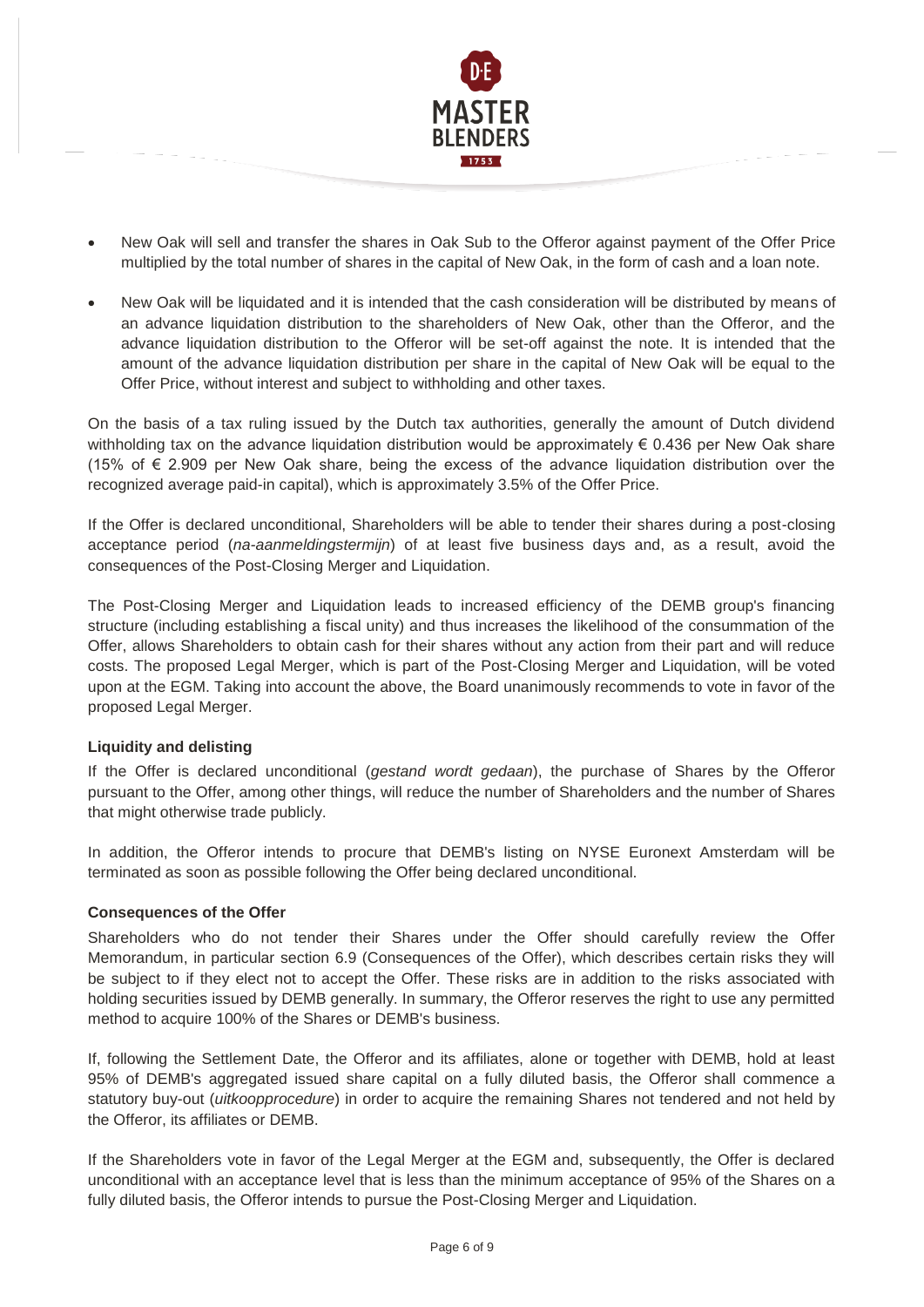

Subject to the Offer being declared unconditional, the Offeror shall be entitled to effect or cause to effect any other restructuring of the DEMB group for the purpose of achieving an optimal operational, legal, financial or fiscal structure in accordance with Dutch law in general, some of which may have the effect of diluting the interest of any remaining minority Shareholders, including (i) a statutory cross-border or domestic (bilateral or triangular) legal merger (*juridische (driehoeks-*) *fusie*), (ii) a sale of all, substantially all, or a substantial part of the assets of DEMB or (iii) any other legal measure as set out in the Offer Memorandum.

#### **Announcements**

Any further announcements declaring whether the Offer is declared unconditional and announcements in relation to an extension of the Acceptance Period will be issued by press release.

#### **Additional information**

This announcement contains certain selected and condensed information regarding the Offer and does not replace the Offer Memorandum or the Position Statement. The information in this announcement is not complete and additional important information is contained in the Offer Memorandum and the Position Statement.

Upon commencement of the Acceptance Period, the Offeror will file the Offer Memorandum as an exhibit to the Tender Offer Statement on Schedule TO with the SEC, and DEMB will file the Position Statement as an exhibit to a Solicitation/Recommendation Statement on Schedule 14D-9 with respect to the Offer.

The Offer Memorandum and the Position Statement contain important information that should be read carefully before any decision is made to tender Shares under the Offer. Shareholders are advised to seek independent advice where appropriate to reach a balanced judgment in respect of the contents of these documents and the Offer itself. In addition, Shareholders may wish to consult with their tax advisers regarding the tax consequences of tendering their Shares under the Offer.

The Offer Memorandum and the Position Statement will be available at no charge at the SEC's website at [\(www.sec.gov\)](http://www.sec.gov/).

Digital copies of the Offer Memorandum and the Position Statement are available on the website of DEMB [\(www.demasterblenders1753.com\)](http://www.demasterblenders1753.com/). Copies of the Offer Memorandum are also available free of charge at the offices of DEMB and the Exchange Agent (Rabobank International).

#### **For more information**

#### **The Offeror**

#### **Contact** Hill+Knowlton Strategies **COAK Leaf B.V.**

*European Media:* Oudeweg 147 Ingo Heijnen or Frans van der Grint 2031 CC Haarlem +31 20 404 47 07 The Netherlands

**Abernathy McGregor Group**  *US Media* Tom Johnson +1 212 371-5999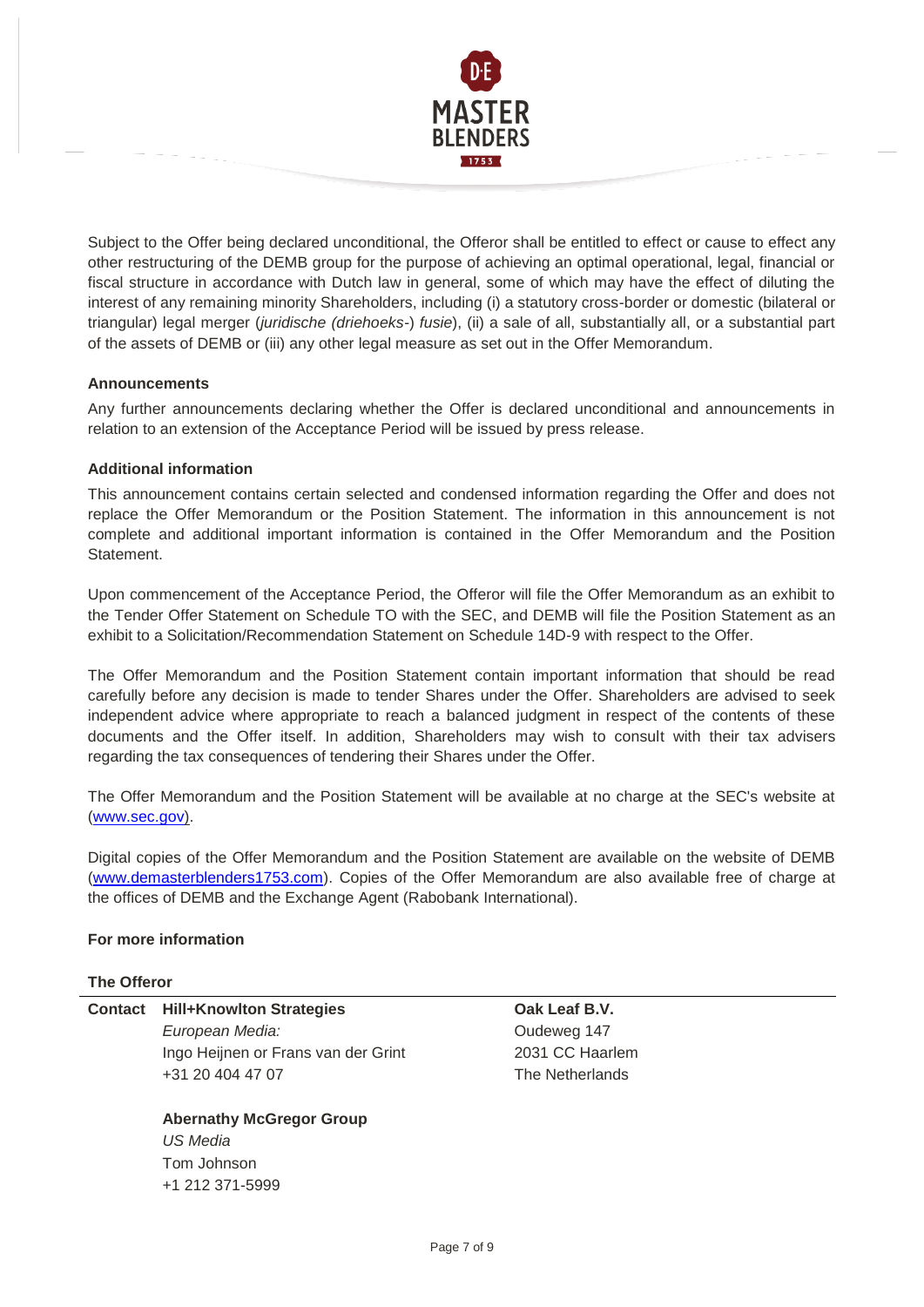

#### **D.E MASTER BLENDERS 1753**

Robin Jansen Oosterdoksstraat 80 +31 20 558 1014 1011 DK Amsterdam investor-relations@DEMB.com The Netherlands

#### **Corporate Communications**

Michiel Quarles van Ufford +31 20 558 1080 media-relations@DEMB.com

#### **Contact Investor Relations D.E MASTER BLENDERS 1753 N.V.**

### **Exchange Agent**

#### **Contact Rabobank International**

Croeselaan 18 P.O. Box 17100 3500 HG Utrecht The Netherlands +31 30 712 3785

#### **Information Agent**

# **Contact Georgeson**

480 Washington Boulevard, 26th Floor Jersey City, New Jersey 07310 London EC4V 3BJ United States of America **United Kingdom** +1-800-561-3947 +44 800 3813 3813

#### **U.S. Dealer Manager**

### **Contact Citigroup Global Markets Inc.**

388 Greenwich New York, NY USA 10013 United States of America 1-855-388-8457 (U.S. toll free)

#### **Advisers**

Leonardo & Co. B.V., BDT & Company, LLC, Merrill Lynch International and Rabobank/Rothschild are acting as financial advisers to the Offeror. Citigroup Global Markets Inc. and Morgan Stanley & Co International plc are acting as financial advisers to the JAB. Stibbe N.V. and Skadden, Arps, Slate, Meagher & Flom LLP are acting as legal counsel to the Offeror and JAB.

Lazard B.V. is acting as lead financial adviser to DEMB in connection with the Offer. Goldman Sachs International and JP Morgan are also financial advisers to DEMB. Allen & Overy and De Brauw Blackstone Westbroek are acting as legal counsel to DEMB.

#### *Shareholders in U.S. Shareholders outside the U.S.*

2nd Floor, Vintners Place, 68 Upper Thames Street